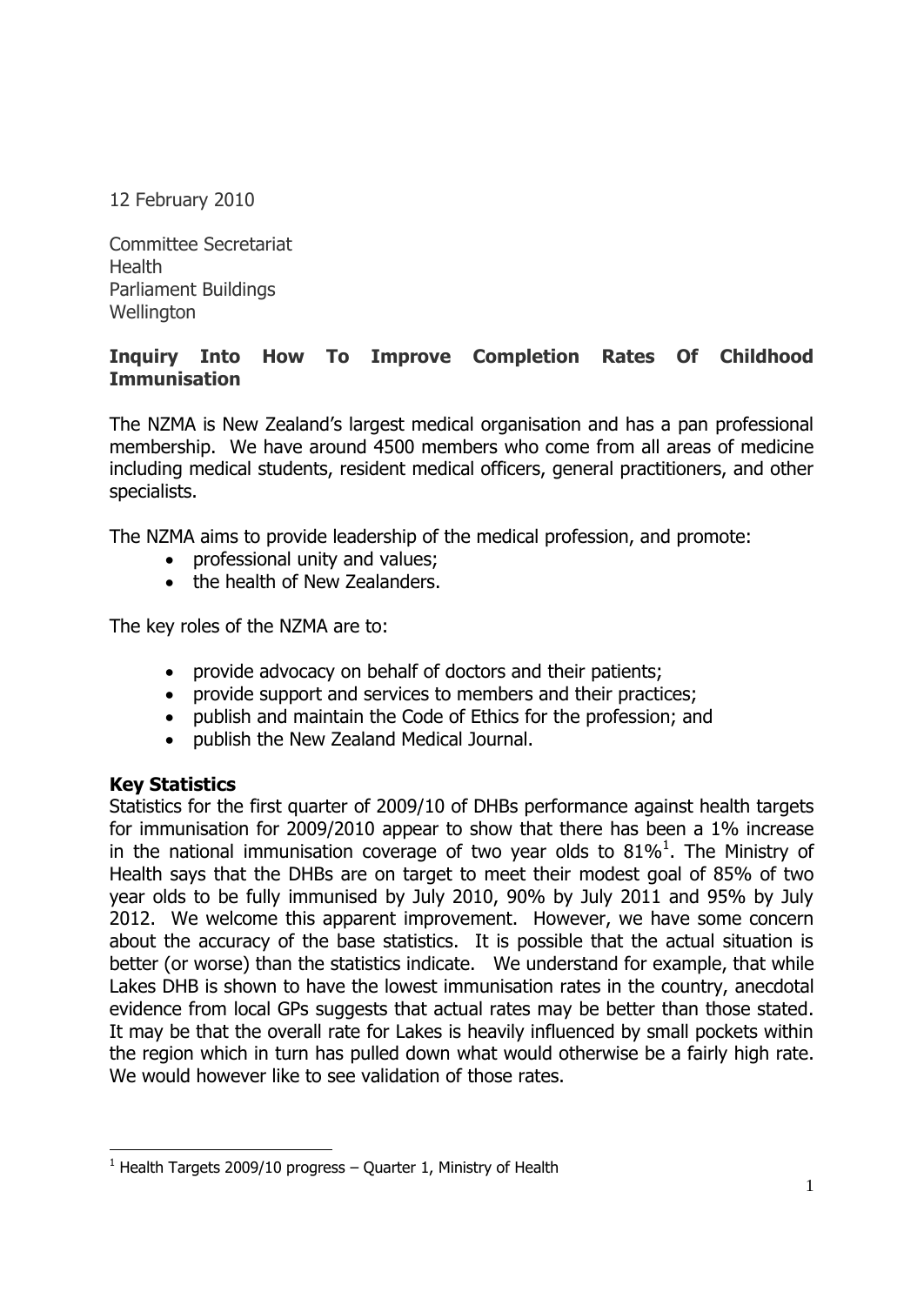At face value however we accept that New Zealand ranks poorly when compared to other countries. A 2005 UNICEF summary of infant immunisation placed New Zealand  $101<sup>st</sup>$  of 193 countries globally and  $31<sup>st</sup>$  of 37 industrialised countries.<sup>2</sup> Although there are some individual results for DHBs that are satisfactory, there are also some which indicate the push for greater immunisation has either stalled or fallen behind. It is clear, as the Ministry of Health comments in respect of the figures given, that there is a need to share learnings across DHBs and regions so that improvements in all DHBs' immunisation rates can be seen. The NZMA continues to be alarmed at DHBs' apparent inability to share information and successes in such a critical area of public health.

## **Barriers to Immunisation**

### **a) Cost**

From a general practice perspective one of the main barriers to increasing immunisation rates is cost. Doctor Nikki Turner et al researched this issue late last year<sup>3</sup> and found that the cost of immunisation significantly exceeded the current level of the immunisation benefit subsidy. The study found that the most significant costs were in informed consent although a disproportionately large time could be spent in follow up in regard to late immunisations. The study also found that very little time was committed to opportunistic vaccinations and posited that the inadequate incentive system meant that the extra time commitment spent in regard to this was not financially feasible. The NZMA has argued for many years that the inadequate remuneration to general practice for immunisation is a substantial factor in New Zealand's inadequate performance.

## **b) Access**

Studies at individual DHBs continue to show that access is a problem, either because of transport issues or inability to attend. (e.g. Because on the date set for the immunisation to occur, the child was sick and a subsequent date for immunisation was not set<sup>4</sup>).

#### **c) Systemic Failings**

The results of an audit of opportunistic immunisation of paediatric inpatients at Rotorua Hospital<sup>5</sup> revealed a number or systemic failings that prevented more children from being immunised. These included

 Documentation of immunisation status missed in 16% of admission clerkings and Ministry of Health data only available for 36% of patients. Of the data collected by the Ministry 28% of the records contradicted parental reporting of immunisation status.

l

 $2$  Turner, N et al "The Cost of Immunising at the General Practice Level", Journal of Primary Health Care 2009 1 (4): 286-296, UNICEF. Progress for Children: A Report Card on Immunization (No. 3). In: UNICEF, editor. New York; 2005

 $3$  Turner, N et al, above n2.

<sup>&</sup>lt;sup>4</sup> Gilbert, R et al "Opportunistic Immunisation of Paediatric Inpatients at Rotorua, Audit and Discussion", NZMJ 3 July 2009, Vol 122 No 1298.

<sup>&</sup>lt;sup>5</sup> Above n4.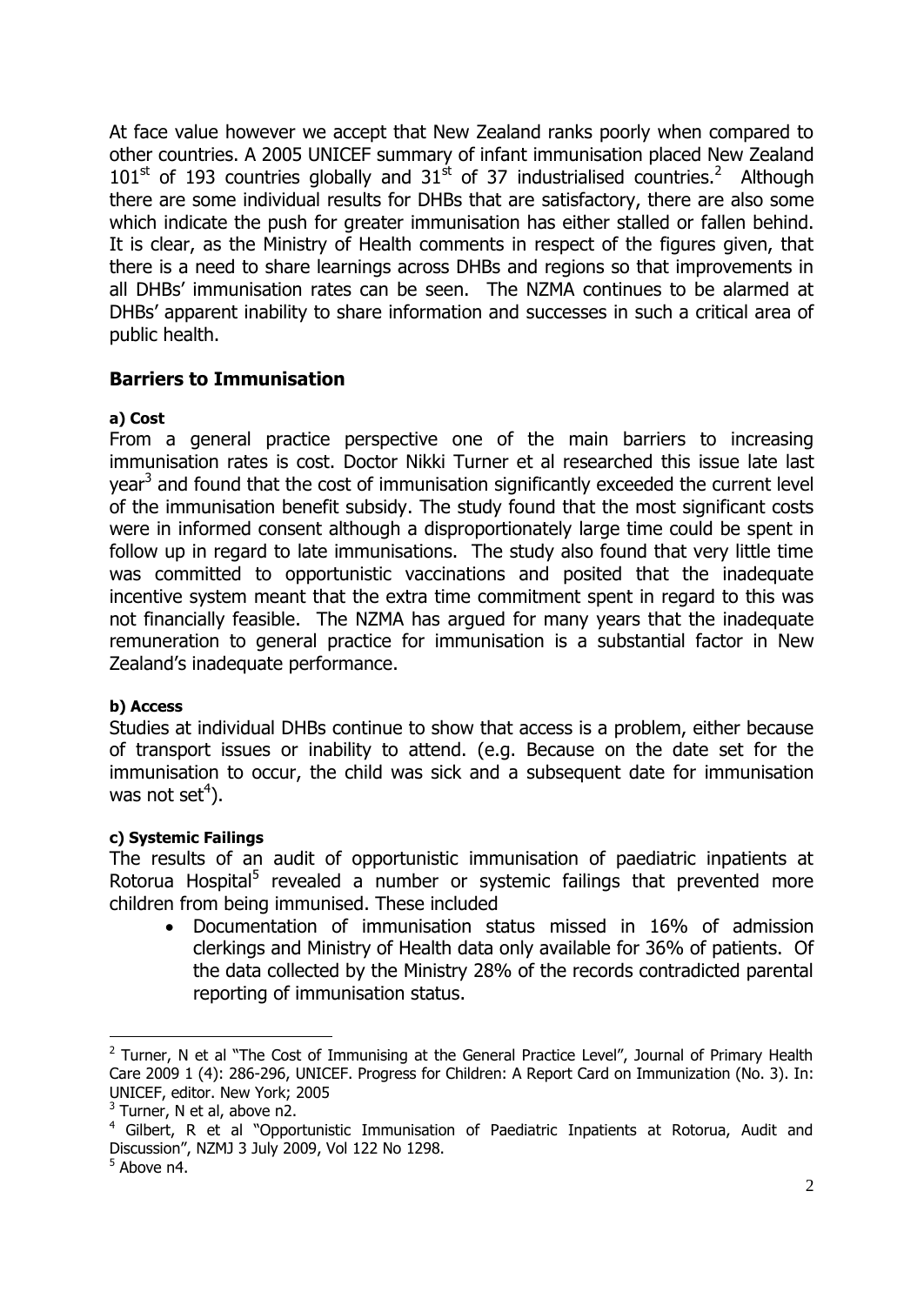- In 90 patients, 79% of those in whom catch-up vaccination was indicated, no action was documented.
- Lack of a pre-ordered vaccine supply (in respect of hospital ward rounds).<sup>6</sup>
- Inadequate availability of staff trained in immunisation.

The study noted with concern the lack of action when children were found to be behind in immunisation. Despite catch-up immunisation being recommended by many bodies, and being adopted as a clinical indicator for the children's unit, only 4% of under immunised children received immunisations in hospital.

While the above study relates to Rotorua hospital alone it is likely that some or all of the above factors are working in other hospitals.

Finally, under this heading we note our concern that the current system of maternity care, which often disrupts the continuity of access to general practice care, may be a factor.

#### **d) National Immunisation Register**

We have had reports of significant problems with the National Immunisation Register. In particular general practitioners report frustrations with the inaccuracy of the data.

#### **e) Knowledge and Education**

There are two aspects to this; the knowledge and education of health professionals regarding immunisation, as well as that of the general public.

A survey of New Zealand general practitioners demonstrated significant knowledge gaps in regard to immunisation among health professionals<sup>7</sup> while research in Rotorua found that a significant proportion of health professionals lack confidence around immunisation safety ${}^{8}$ . Having said that since this research was done nurses in general practice have increasingly taken over the role of childhood immunisation and in order to do so are undertaking well run courses on the subject.

In regard to the general public there is evidence that many of the parents who choose not to immunise their children are distrustful of information provided by the Ministry of Health. Many of them undertake their own research and as a result:

 Are concerned about the risk of side effects and complications from immunisations.

 6 Above n4. The study notes that while vaccines are always available from the hospital pharmacy, they needed a doctor's prescription before they could be obtained on the ward and it could not be ordered in advance.

<sup>7</sup> Petousis-Harris H, Goodyear-Smith F, Turner N, Soe B. "Family physician perspectives on barriers to childhood immunisation". Vaccine. 2003; Turner, N, "Concerns of Health Providers and Parents Affect Immunisation Coverage", NZMJ, 20 February 2004 vol 117, No 1189.

<sup>&</sup>lt;sup>8</sup> Jellyman, T et al, "Attitudes to Immunisation: A Survey of Health Professionals in the Rotorua District", NZMJ 20 February 2004, Vol 117 No 1189.